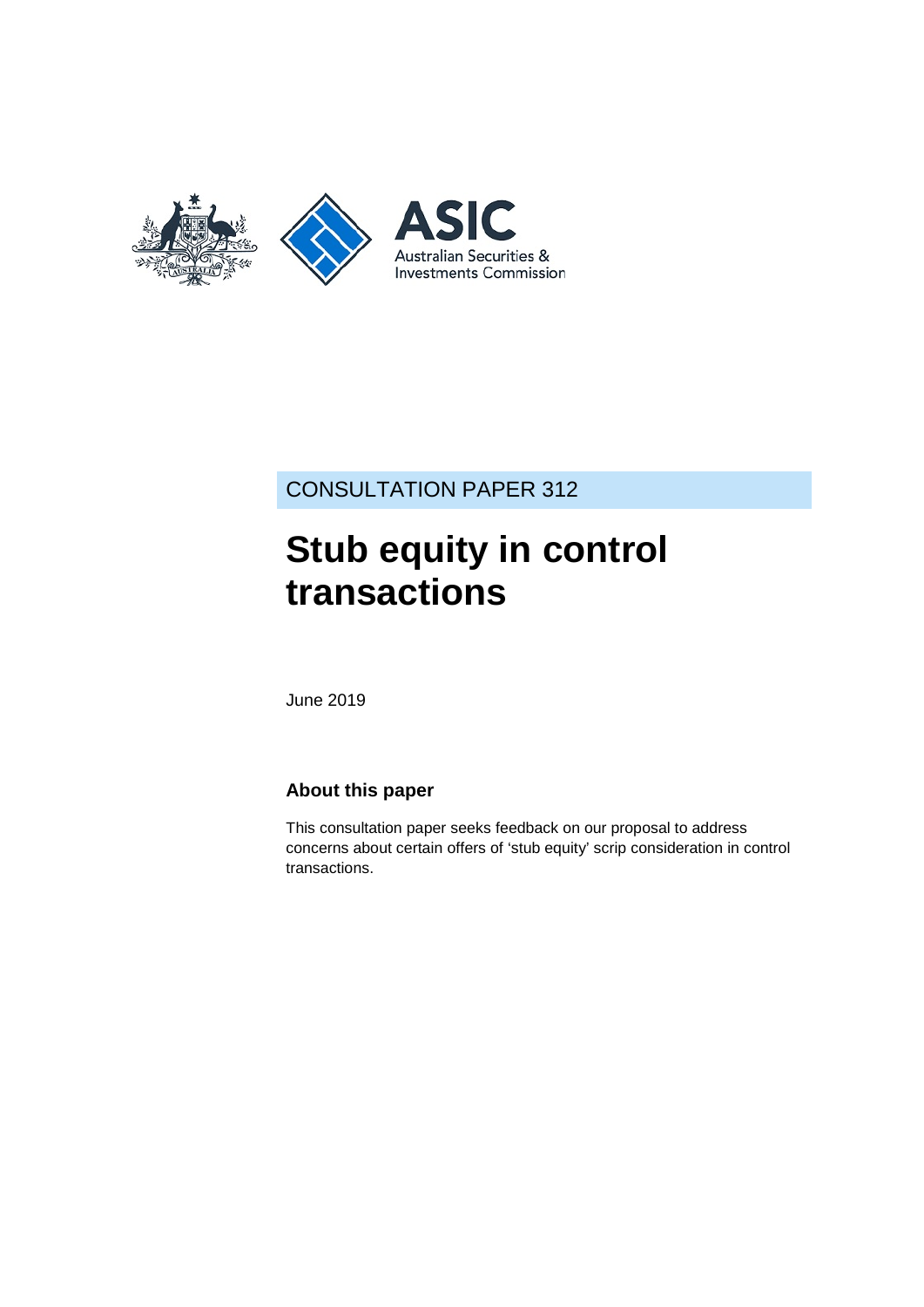#### **About ASIC regulatory documents**

In administering legislation ASIC issues the following types of regulatory documents.

**Consultation papers**: seek feedback from stakeholders on matters ASIC is considering, such as proposed relief or proposed regulatory guidance.

**Regulatory guides**: give guidance to regulated entities by:

- explaining when and how ASIC will exercise specific powers under legislation (primarily the Corporations Act)
- explaining how ASIC interprets the law
- describing the principles underlying ASIC's approach
- giving practical guidance (e.g. describing the steps of a process such as applying for a licence or giving practical examples of how regulated entities may decide to meet their obligations).

**Information sheets**: provide concise guidance on a specific process or compliance issue or an overview of detailed guidance.

**Reports**: describe ASIC compliance or relief activity or the results of a research project.

#### **Document history**

This paper was issued on 4 June 2019 and is based on the Corporations Act as at the date of issue.

#### **Disclaimer**

The proposals, explanations and examples in this paper do not constitute legal advice. They are also at a preliminary stage only. Our conclusions and views may change as a result of the comments we receive or as other circumstances change.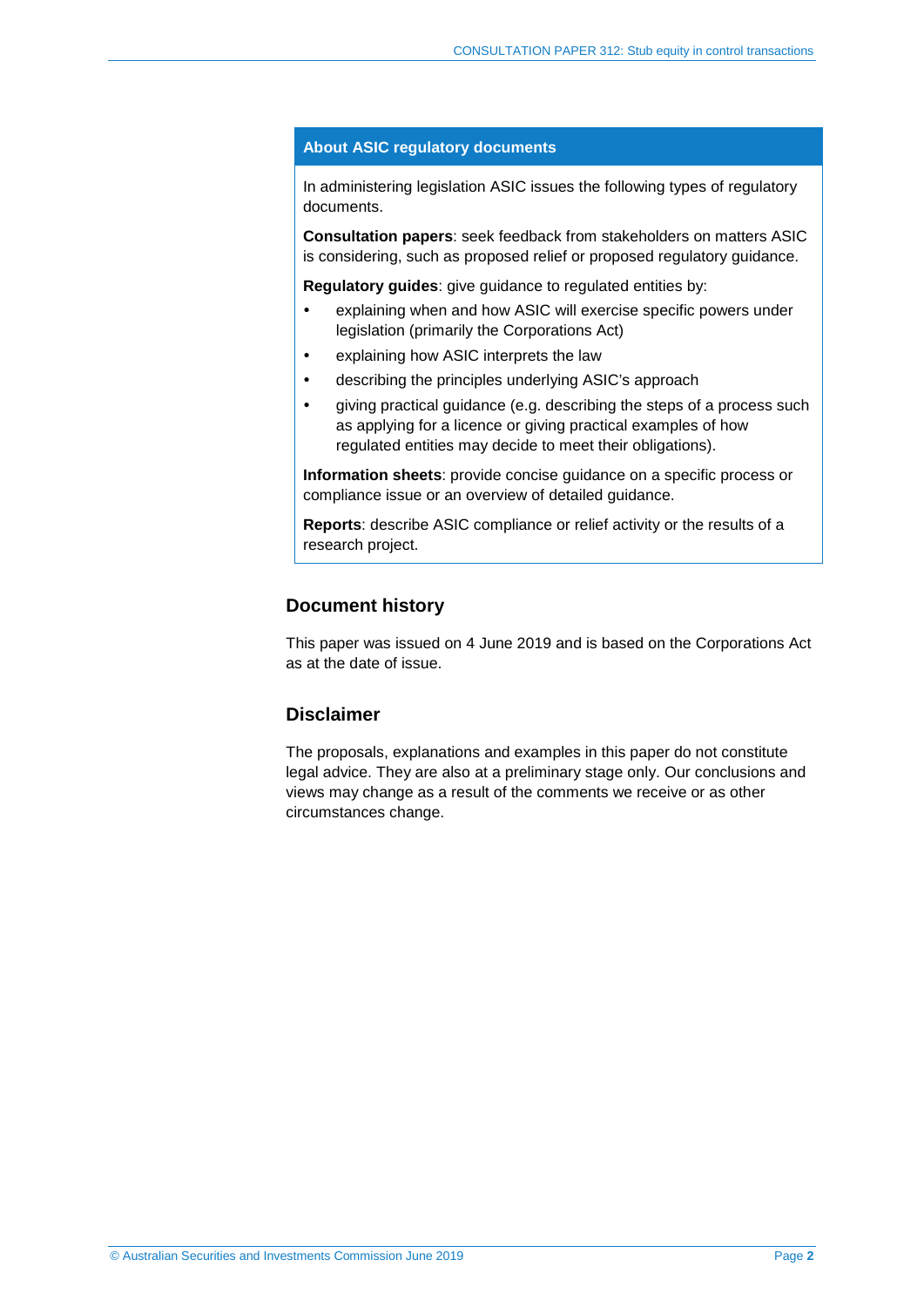## **Contents**

| A | Offers of 'stub equity' scrip consideration in control transactions 6 |  |  |  |
|---|-----------------------------------------------------------------------|--|--|--|
| В | Offers of securities incorporating mandatory custody or               |  |  |  |
|   |                                                                       |  |  |  |
|   |                                                                       |  |  |  |
|   |                                                                       |  |  |  |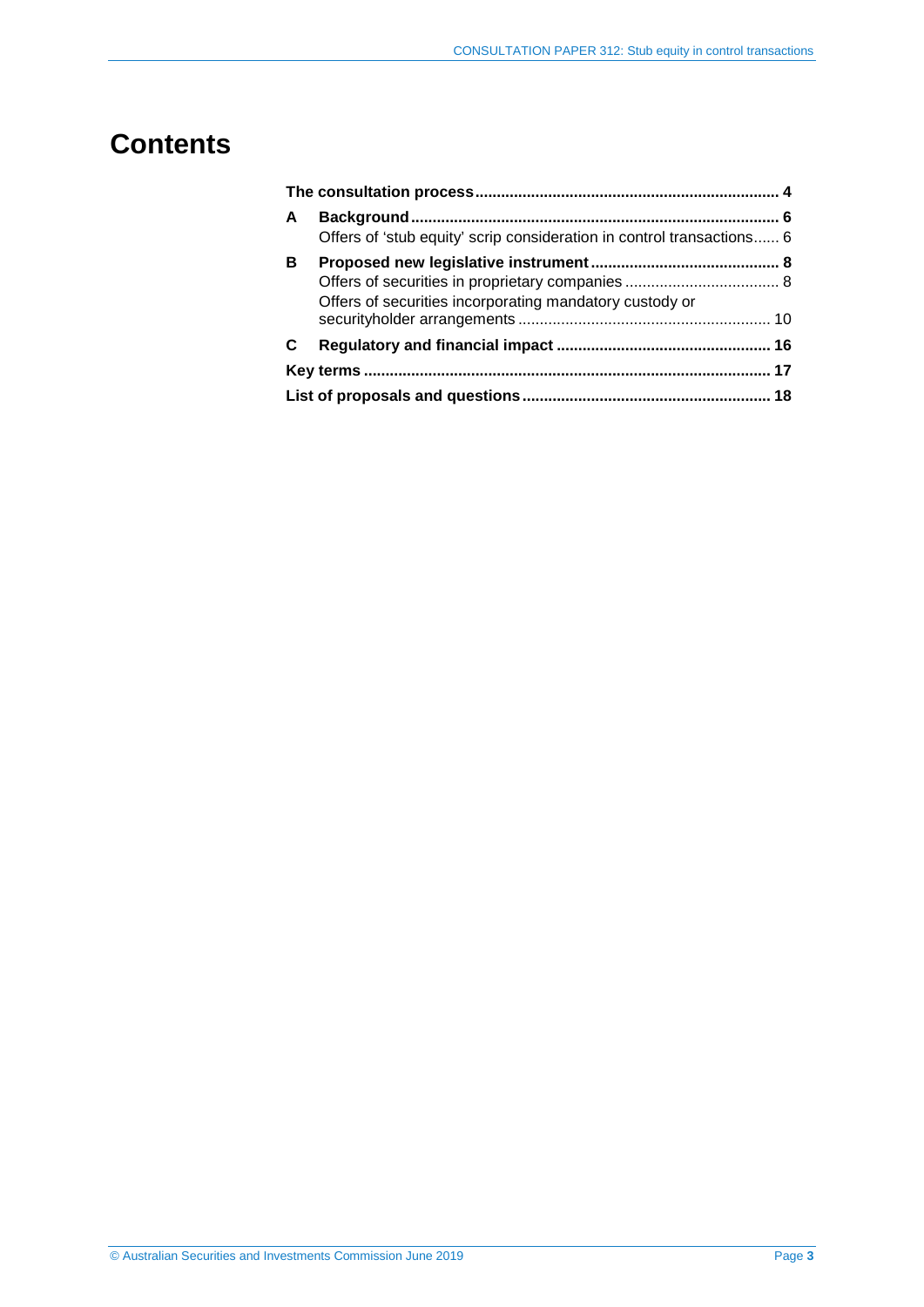### <span id="page-3-1"></span><span id="page-3-0"></span>**The consultation process**

You are invited to comment on the proposals in this paper, which are only an indication of the approach we may take and are not our final policy.

As well as responding to the specific proposals and questions, we also ask you to describe any alternative approaches you think would achieve our objectives.

We are keen to fully understand and assess the financial and other impacts of our proposals and any alternative approaches. Therefore, we ask you to comment on:

- the likely compliance costs;
- the likely effect on competition; and
- other impacts, costs and benefits.

Where possible, we are seeking both quantitative and qualitative information.

We are also keen to hear from you on any other issues you consider important.

Your comments will help us develop our policy on offers of stub equity in control transactions. In particular, any information about compliance costs, impacts on competition and other impacts, costs and benefits will be taken into account if we prepare a Regulation Impact Statement: see Section [C,](#page-15-0) 'Regulatory and financial impact'.

#### **Making a submission**

You may choose to remain anonymous or use an alias when making a submission. However, if you do remain anonymous we will not be able to contact you to discuss your submission should we need to.

Please note we will not treat your submission as confidential unless you specifically request that we treat the whole or part of it (such as any personal or financial information) as confidential.

Please refer to our [privacy policy](http://www.asic.gov.au/privacy) for more information about how we handle personal information, your rights to seek access to and correct personal information, and your right to complain about breaches of privacy by ASIC.

Comments should be sent by 17 July 2019 to:

Kim Demarte Senior Specialist—Mergers & Acquisitions **Corporations** Australian Securities and Investments Commission Level 7, 120 Collins Street, Melbourne, VIC, 3000 email: [stub.equity@asic.gov.au](mailto:stub.equity@asic.gov.au)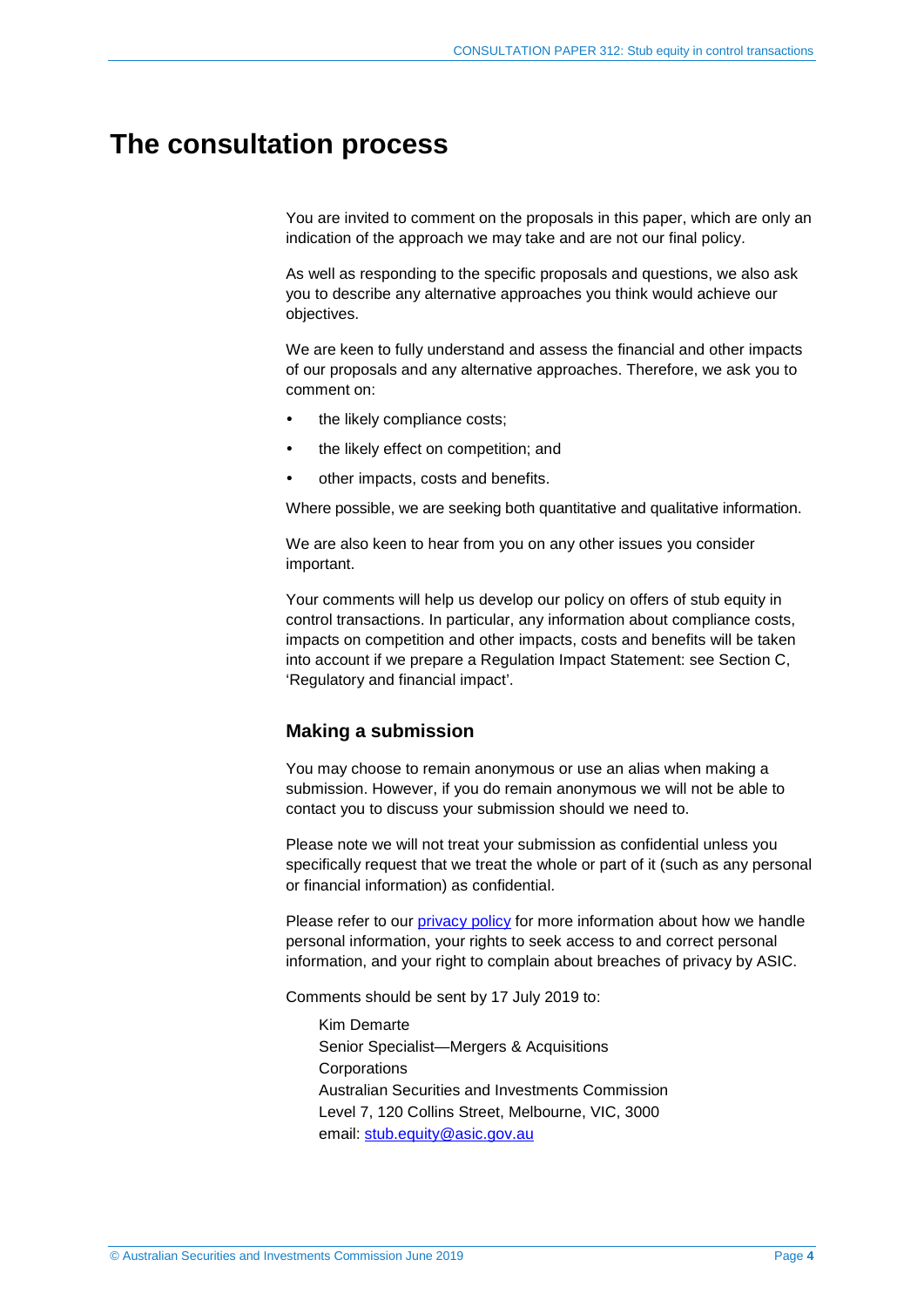### **What will happen next?**

| Stage 1 | 4 June 2019               | ASIC consultation paper released                                      |  |  |
|---------|---------------------------|-----------------------------------------------------------------------|--|--|
| Stage 2 | 17 July 2019              | Comments due on the consultation paper                                |  |  |
| Stage 3 | October-<br>November 2019 | Consultation response and legislative<br>instrument (if any) released |  |  |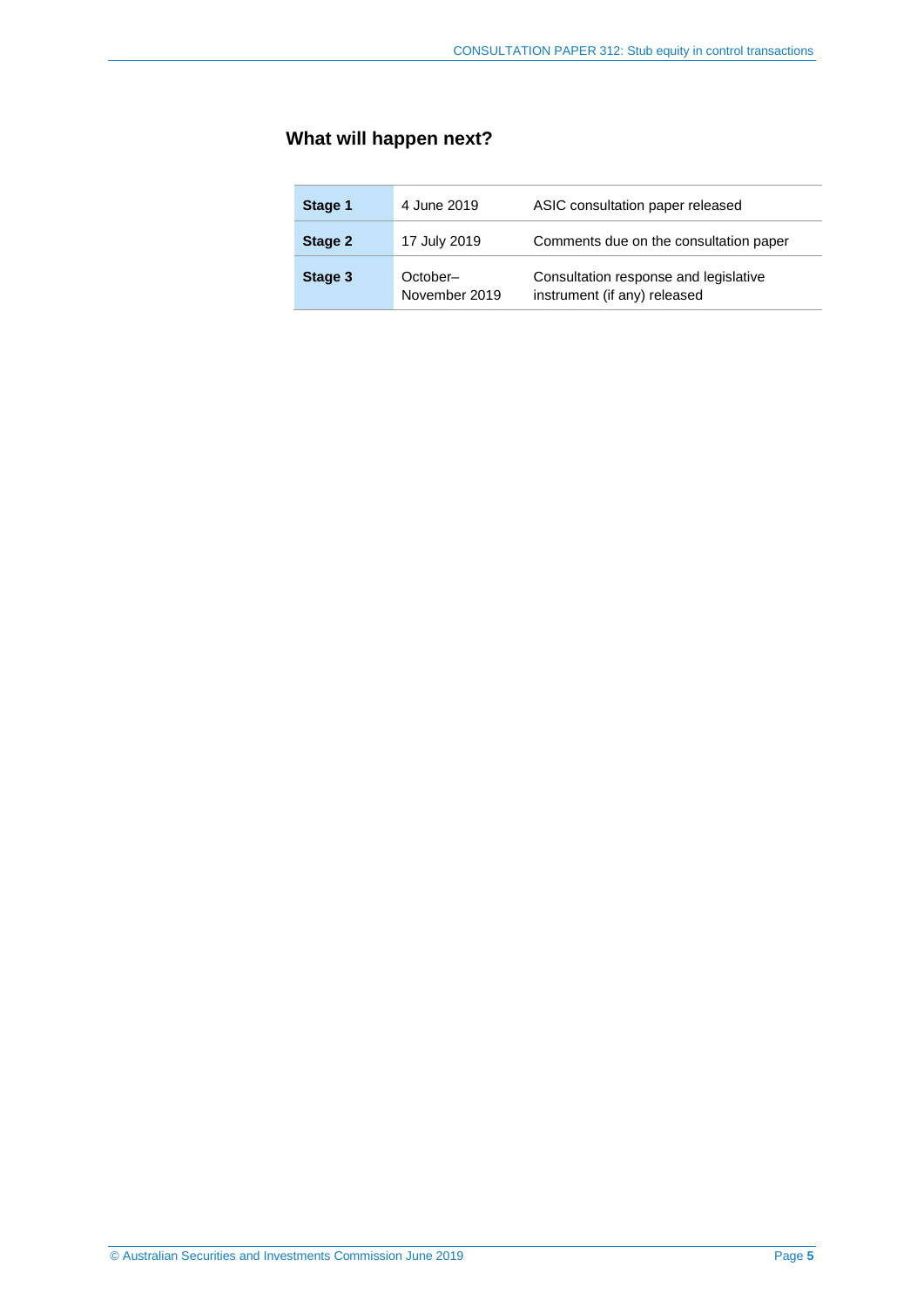## <span id="page-5-0"></span>**A Background**

#### **Key points**

Certain offers of stub equity made to investors in connection with control transactions may avoid important protections in the Corporations Act.

We propose to modify the operation of the takeover and fundraising provisions to address concerns with stub equity offers.

### <span id="page-5-1"></span>**Offers of 'stub equity' scrip consideration in control transactions**

- 1 We are concerned about recent control transactions where the consideration offered includes stub equity in:
	- (a) proprietary companies; or
	- (b) other issuers where certain investors are required to hold that scrip through custody arrangements.
- 2 Offers of this kind have been made to a large and diverse group of securityholders, including retail investors.
- <span id="page-5-2"></span>3 Under the law, proprietary companies are required to be closely held and are prohibited from making general public offers of their shares under a prospectus. By structuring control transactions to avoid these restrictions, retail investors who accept scrip consideration miss out on the disclosure and governance protections that apply to public companies, but from which proprietary companies are exempt.
- 4 As foreshadowed in [18-376MR](https://asic.gov.au/about-asic/news-centre/find-a-media-release/2018-releases/18-376mr-asic-to-consult-on-measures-to-restrict-offers-to-retail-investors-of-stub-equity-in-proprietary-companies/) *ASIC to consult on measures to restrict offers to retail investors of stub-equity in proprietary companies*, we are proposing a new legislative instrument to modify the disclosure exemptions in s708(17) and (18) so they do not apply to offers of securities in proprietary companies. As discussed further at proposal [B1,](#page-7-2) this has the effect of preventing these kinds of offers being made to retail investors in control transactions. However, in many circumstances it will still allow offers of stub equity to be made to persons who may be able to rely on another disclosure exemption in s708, such as management and institutional investors in the target.
- 5 Since the publication of 18-376MR, we have also observed control transactions offering stub equity in public companies on terms that require certain investors to hold that scrip through a custodian. This structure may maintain the investor protections and rights flowing from public company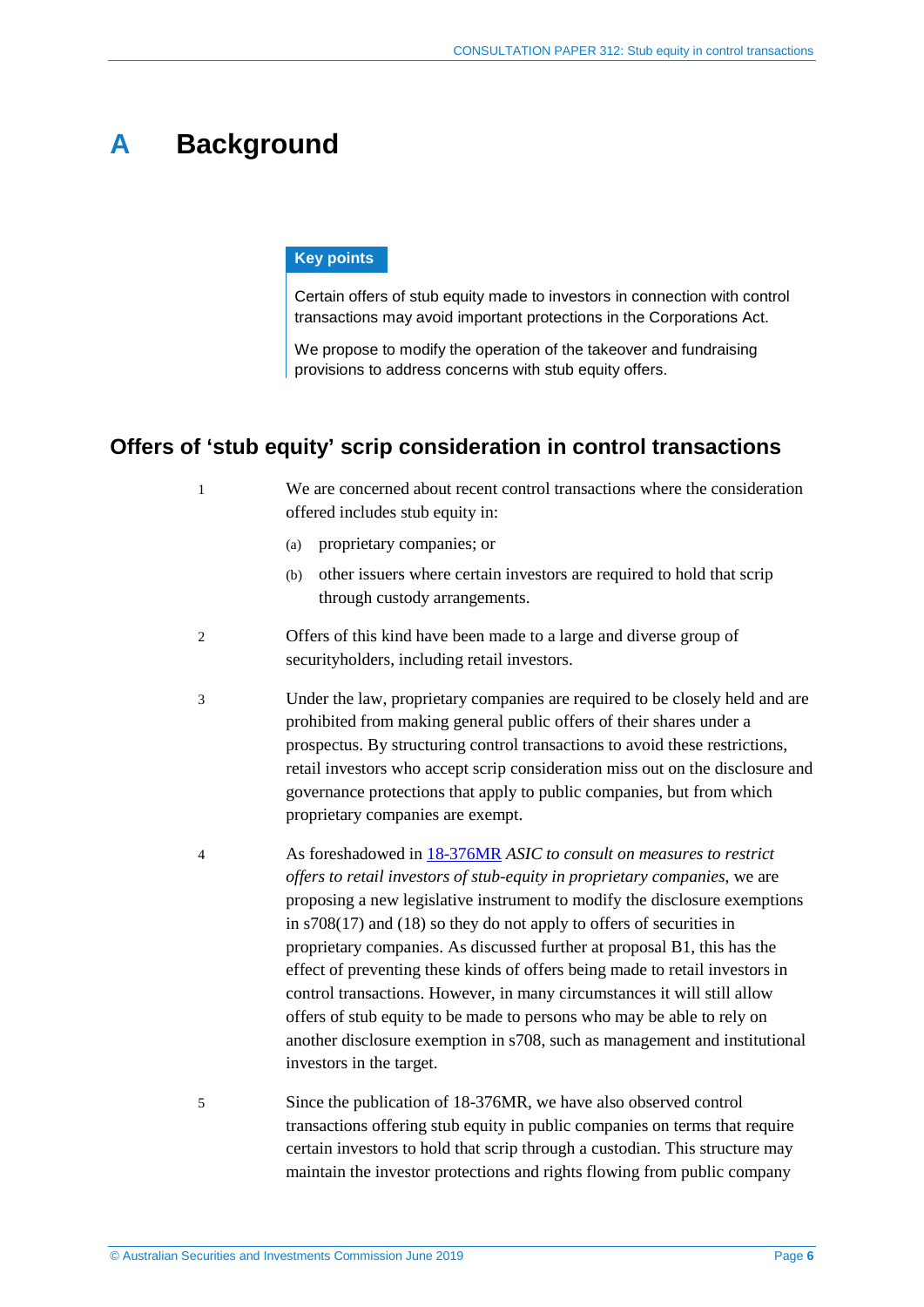status. However, it can still have the effect that the issuer does not become subject to the takeovers regime in Ch 6 or to the disclosing entity provisions—depriving holders of the protections provided by those provisions. Further, the mandatory custody arrangements would mean there is no barrier to the issuer subsequently converting to a proprietary company, leading to the issues set out at paragraph [3](#page-5-2) above.

6 In response, we propose that the new legislative instrument should also modify the operation of the relevant exemptions in s611 relating to takeover bids and schemes of arrangement so that they do not apply where:

- (a) scrip is offered as consideration; and
- (b) that scrip must be registered in the name of a custodian on terms that would enable:
	- (i) the issuer to avoid (to the extent they would otherwise apply) Ch 6 or the disclosing entity provisions; or
	- (ii) the subsequent conversion of the issuer to a proprietary company despite there being, in substance, more than 50 investors in the company.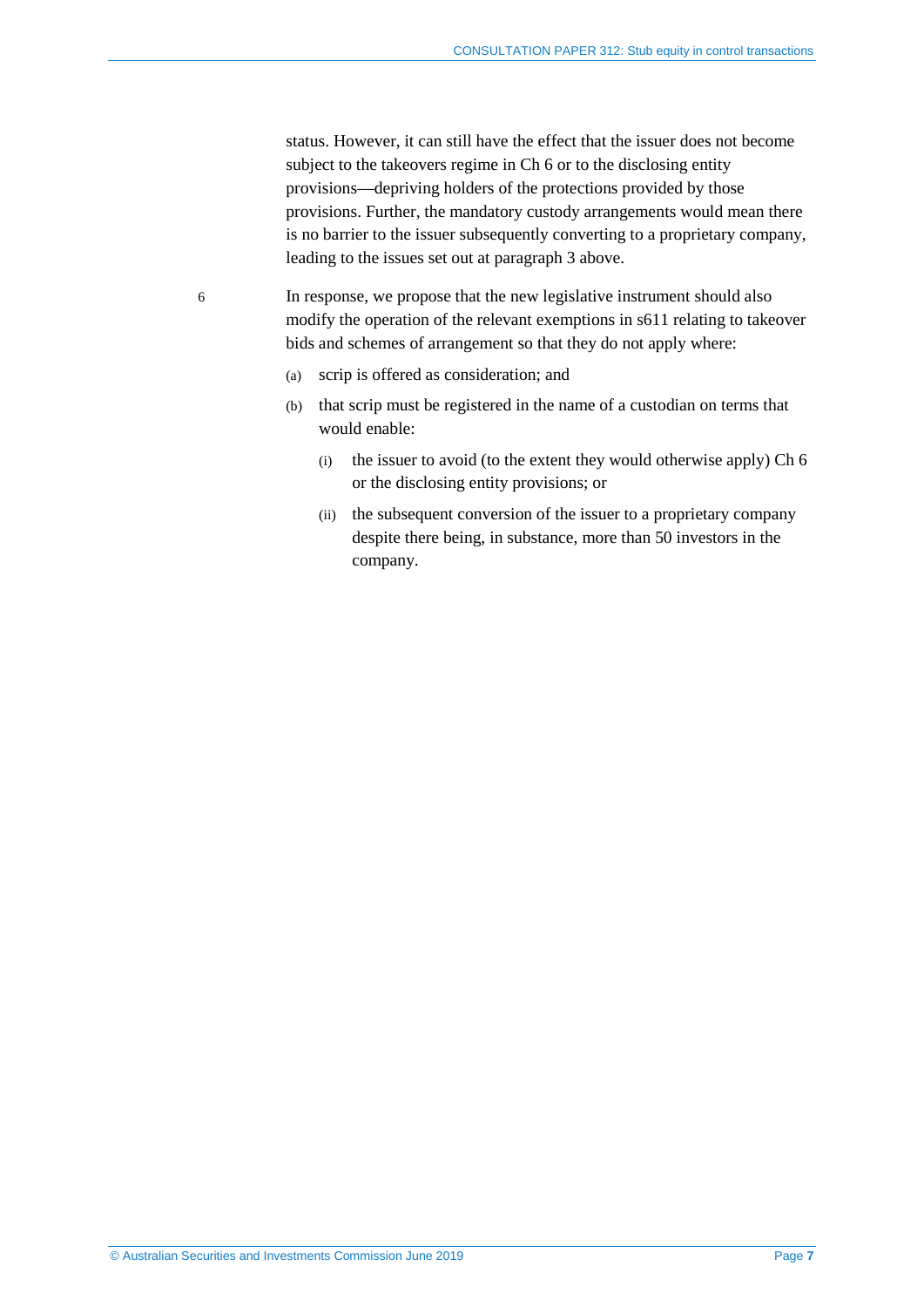### <span id="page-7-0"></span>**B Proposed new legislative instrument**

#### **Key points**

We are proposing to address concerns with the use of stub equity and 'mandatory custody arrangements' by modifying the operation of the Corporations Act.

Our proposed modification seeks to address potential avoidance of the proprietary company, takeover and disclosing entity provisions.

### <span id="page-7-2"></span><span id="page-7-1"></span>**Offers of securities in proprietary companies**

#### **Proposal**

**B1** We propose to make a new legislative instrument modifying Ch 6D so that the disclosure exemptions in s708(17) and (18) do not apply to offers of securities in proprietary companies.

#### *Your feedback:*

- B1Q1 Do you agree with our proposal to prevent offers of stub equity in proprietary companies to retail investors under the exemptions for control transactions? If not, why not?
- B1Q2 Do you have any comments on the form of the proposed legislative instrument in so far as it modifies Ch 6D?

See the draft ASIC Corporations (Stub Equity in Control Transactions) Instrument 2019/XX at Attachment 1 on the [consultation paper](https://asic.gov.au/cp)  [webpage](https://asic.gov.au/cp) under CP 312.

#### **Rationale**

- 7 Ordinarily, proprietary companies must have no more than 50 non-employee shareholders and are prohibited from fundraising activities which would require disclosure to investors under a prospectus or other disclosure document: s113(1) and (3).
- <span id="page-7-3"></span>8 Since 2016, a number of control transactions using a scheme of arrangement have offered the choice of scrip consideration in a proprietary company. Scheme companies will often have thousands of shareholders—including a large subset of retail shareholders.
- 9 Because of the broadly drafted disclosure exception in s708(17)—which is designed to facilitate offers of scrip consideration in schemes generally s113(3) and Ch 6D do not operate to prevent proprietary company scrip offers through a scheme of arrangement. Outside a takeover bid or scheme of arrangement, offers on such a wide scale would generally be prohibited.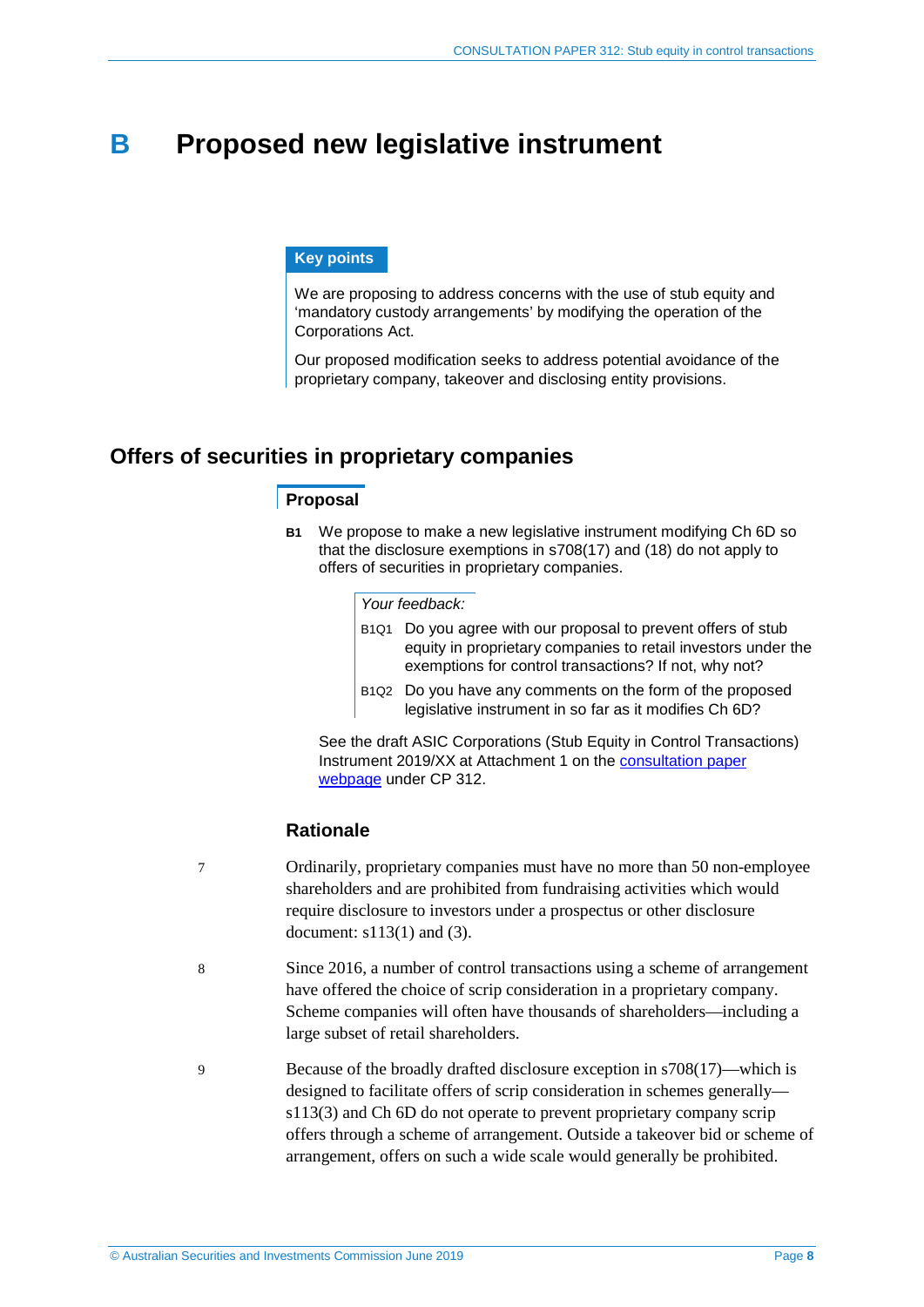- 10 One recent scheme offered shareholders not only the option to elect to receive scrip consideration but also to subscribe for additional shares in the proprietary issuer by contributing additional funds. The issuer relied on a broad construction of an 'arrangement' under Pt 5.1 to argue the offer formed part of the scheme, and therefore fell within the exception in s708(17). The offer was made in that case directly to over 3,300 potential investors, and indirectly to many more given it was open to any on-market purchaser of scheme company shares during the election period to participate. Such an offer could not have otherwise been made by the proprietary issuer.
- 11 Bidders and acquirers are able to avoid the ordinary prohibitions and consequences of an issuer accumulating investors as a result of offers to a large number of persons by keeping the number of shareholders on the issuer's register artificially below 50 through the use of custodian arrangements.
- 12 While both the offers of scrip and the use of custodian arrangements are technically legal, we are concerned that they are contrary to what we consider is the clear intent and function of s113. Their effect is that members who once held shares in what is typically an ASX-listed public company are offered an investment leaving them with limited rights in a proprietary company which, by design, is subject to a lower standard of governance and disclosure.
- 13 This is so regardless of whether the offerees are provided with adequate disclosure about these consequences in connection with their decision to invest. The premise of s113(3) is that proprietary companies are not an appropriate vehicle for general public offerings to a large number of investors—irrespective of whether prospectus disclosure or equivalent is provided. Further, based on our past experience we consider reliance on disclosure has its limitations as an effective form of investor protection in these kinds of circumstances.

14 It is important that investors in widely held companies are afforded the safeguards that the law explicitly contemplates for shareholders of public companies, and from which ordinary proprietary companies are exempt, including:

- (a) restrictions on related party transactions under Ch 2E;
- (b) restrictions on conflicted directors voting under s195;
- (c) rules for the appointment and removal of directors under s201E and 249H(3);
- (d) Australian residency requirements for directors under s201A(2);
- (e) a requirement to hold annual general meetings under s250N; and
- (f) periodic financial reporting obligations under Ch 2M.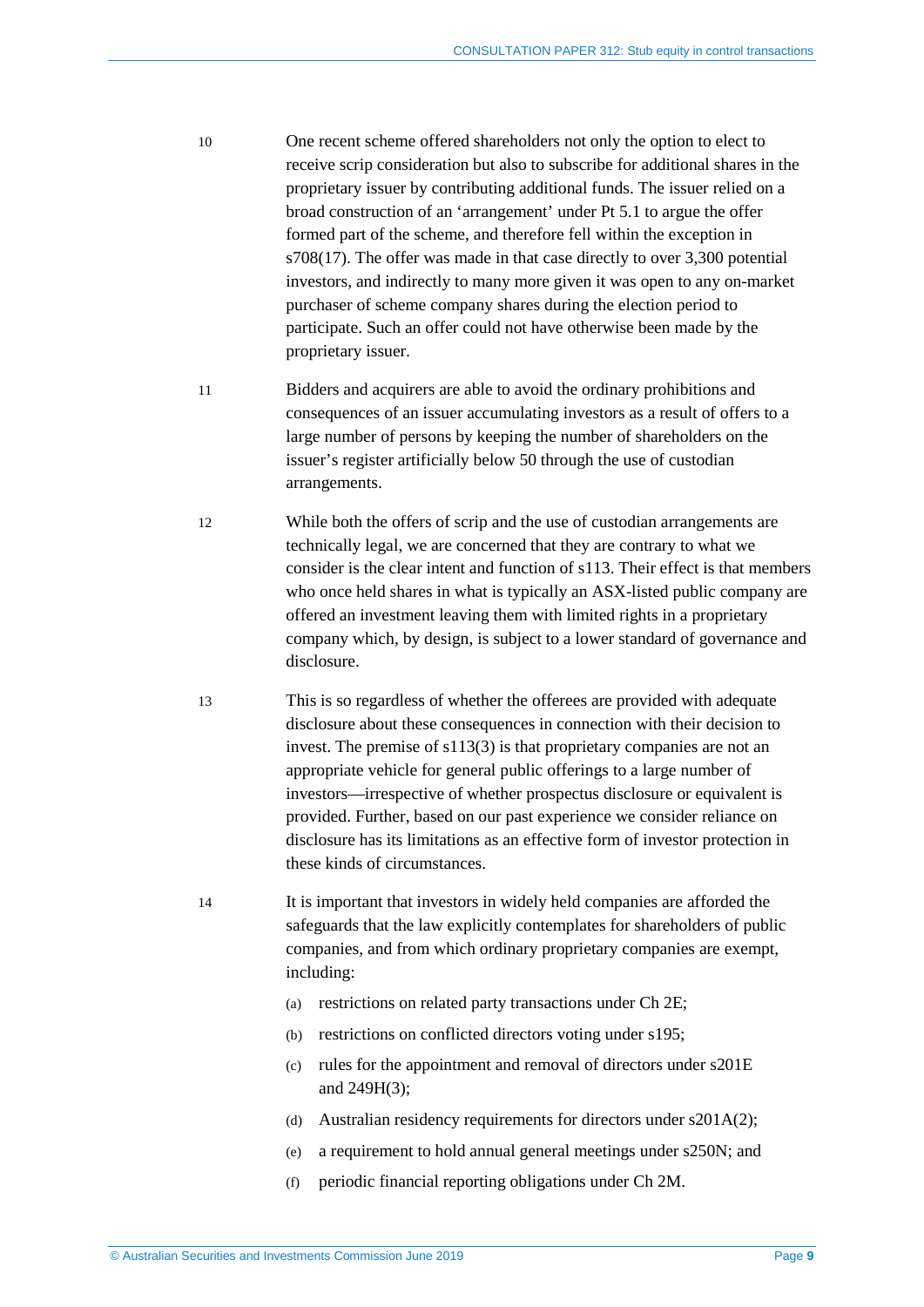- 15 Additional protections are required when shares are widely held compared to a closely held company. In a widely held company, there may not be the same degree of knowledge, oversight and involvement by shareholders.
- 16 In our view, offering scrip in proprietary companies under schemes of arrangement to more than 50 target securityholders, including through the actual or contemplated use of custodian or nominee arrangements, is contrary to the clear legislative intent of s113 and the limitations placed on proprietary companies.
- 17 ASIC's concerns are not addressed merely because, having offered the option of scrip in a proprietary issuer under a control transaction, there were limited elections for scrip such that post-transaction the issuer will have fewer than 50 members. As discussed at paragrap[h 8,](#page-7-3) the target may have thousands of shareholders, who are in substance a subset of the public, and absent the exception in s708(17), the offer of that scrip would be fundraising activity prohibited by s113(3).
- 18 Similar policy concerns apply to offers of scrip in proprietary companies under a takeover bid as they do to offers under a scheme of arrangement. Accordingly, we propose that our instrument should extend to both s708(17) and (18).
- 19 This proposal does not prevent offers of proprietary company scrip being made where other exceptions in s708 apply—such as offers limited to sophisticated and professional investors. Offerors will however need to be mindful of:
	- (a) the limits on making different offers under an off-market takeover bid—such as the requirement that all offers are the same: s619(1); and
	- (b) the implications of offering different consideration under a scheme of arrangement—such as the likelihood those who will receive the proprietary company scrip will need to vote in a separate class.

### <span id="page-9-0"></span>**Offers of securities incorporating mandatory custody or securityholder arrangements**

#### **Proposal**

**B2** We also propose to modify Ch 6 so that the exceptions in items 1–4 (takeover bids) and 17 (schemes of arrangement) of s611 are not available where securities are offered as consideration on terms (including terms in the constitution of the issuer) that require that scrip to be held by a custodian and/or subject to a securityholder agreement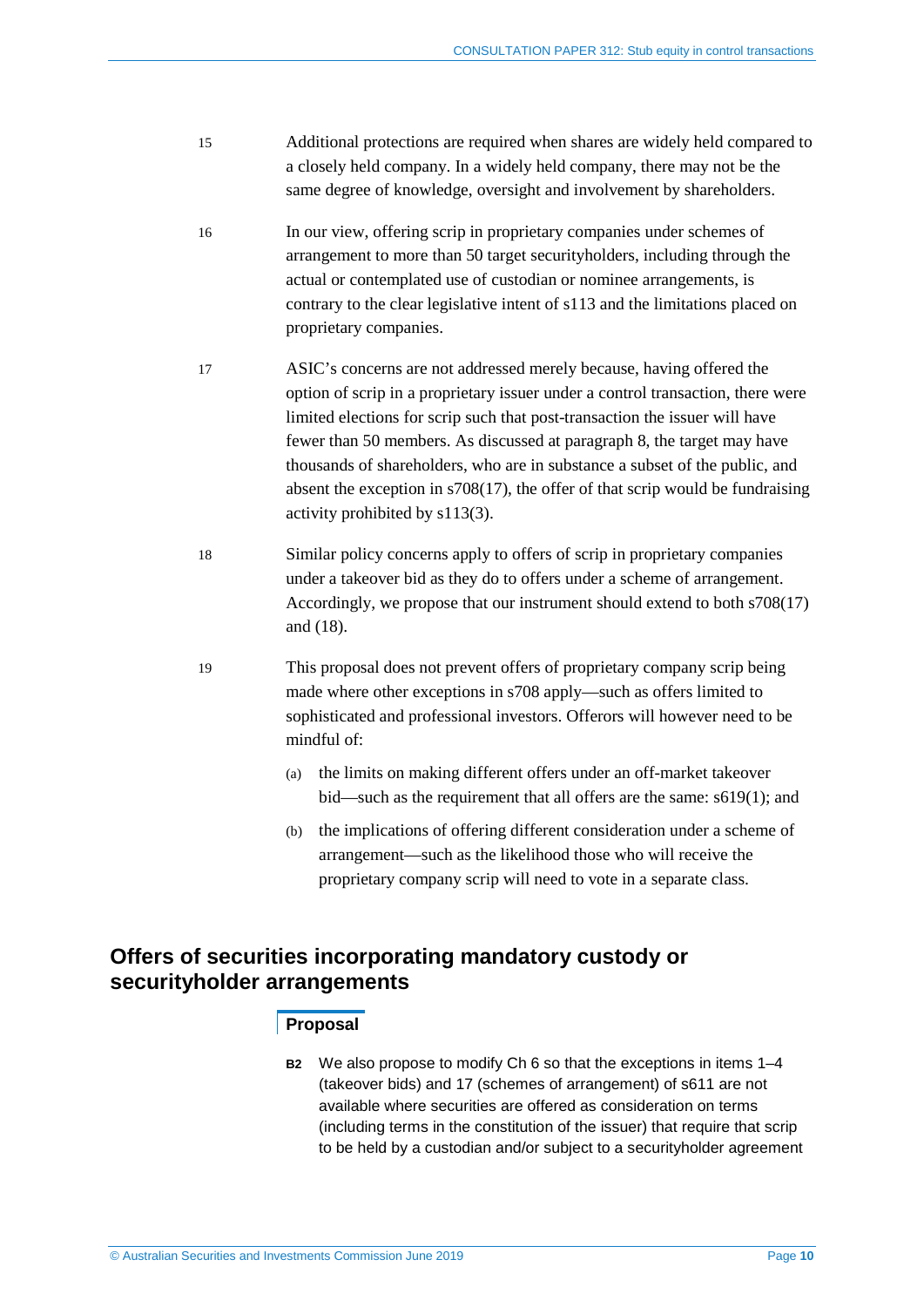or similar arrangement, where doing so results in the issuer avoiding the application of:

- (a) the shareholder limit in s113(1);
- (b) s606; or
- (c) the disclosing entity provisions in Pt 1.2A.

See the draft ASIC Corporations (Stub Equity in Control Transactions) Instrument 2019/XX at Attachment 1 on the [consultation paper](https://asic.gov.au/cp)  [webpage](https://asic.gov.au/cp) under CP 312.

*Your feedback:* 

- B2Q1 Do you agree with our proposal to prevent offers of stub equity where the terms of the offer require that scrip to be held by a custodian or subject to an agreement that avoids:
	- (a) the application of the takeover bid provisions in Ch 6 or the disclosing entity provisions in Pt 1.2A; or
	- (b) the 50 non-employee shareholder limit in s113(1)? If not, why not?
- B2Q2 Should particular types of custodian arrangement or securityholder agreement be excluded from the proposal? If so, please explain why.
- B2Q3 Are there any modifications to the proposal which may address unintended consequences of restricting the use of mandatory custodian arrangements and securityholder agreements in this way? Could these be addressed by including further modifications or individual relief?
- B2Q4 Do you have any other comments on the form of the proposed legislative instrument in so far as it modifies Ch 6?

#### **Rationale**

20 Offers of securities under a control transaction can also raise concerns where receipt of the securities is conditional upon, or compels, entry into particular custody arrangements or securityholder agreements. Such arrangements may operate to defeat certain investor protections which legally depend on the number of members or registered holders there are in an issuer including:

- (a) the disclosing entity provisions; and
- (b) the takeover provisions.

#### **The disclosing entity provisions**

21 Ordinarily, where a body offers securities as consideration under a scheme of arrangement or an off-market takeover bid, and as a result those securities are held by 100 or more people:

- (a) those securities are 'ED securities': s111AG;
- (b) the body is a 'disclosing entity': s111AC; and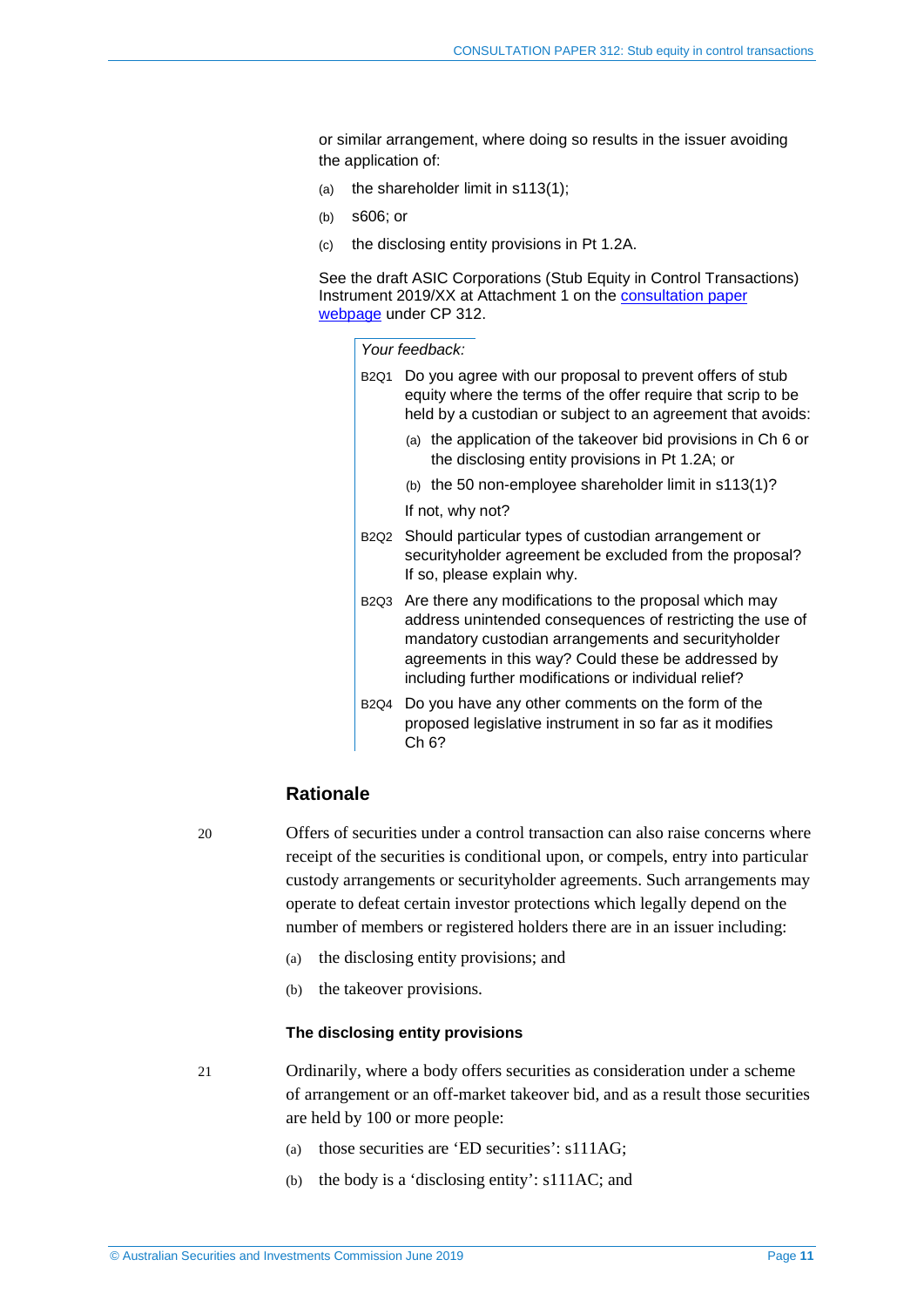(c) the body becomes subject to periodic and continuous disclosure obligations, known as the 'disclosing entity provisions': s111AO, 111AP and 111AR.

Note: In the case of a scheme of arrangement the consideration securities will become ED securities only where either: (a) securities in the same class as the consideration securities are already ED securities; or (b) securities of the scheme company are already ED securities (e.g. where the scheme company is listed on a prescribed financial market): s111AG(2)(b).

22 The provisions commonly apply to offers of scrip in Australian bodies under a takeover or scheme. In the case of foreign bodies, as the 100-member test depends on the number of securityholders included, or entitled to be included, in a register kept under the Corporations Act, a foreign body offering shares will generally not become a disclosing entity as a result of offers under a takeover bid or scheme: see s111AH and [Regulatory Guide 95](https://asic.gov.au/regulatory-resources/find-a-document/regulatory-guides/rg-95-disclosing-entity-provisions-relief/) *Disclosing entity provisions relief* (RG 95) at RG 95.11A(b).

> Note: A general exemption from the disclosing entity provisions also applies if a foreign body is admitted to the ASX as an exempt foreign entity: reg 1.2A.01 of the Corporations Regulations.

- 23 The additional requirements that apply to issuers that are disclosing entities include:
	- (a) if the issuer is incorporated or formed in Australia—the preparation of financial statements and reports for half years as well as full financial years under Ch 2M; and
	- (b) the requirement to provide continuous disclosure of material information under s675.
- 24 The disclosing entity provisions were enacted to 'ensure that enhanced disclosure obligations will apply to entities in which members of the public invest (disclosing entities) to enable informed decisions to be made about the allocation of investment funds'. Consistent with this objective the provisions apply to listed entities and entities in which there is significant investor interest as determined by reference to the ultimate result of an offer of securities by the entity.

Note: See the explanatory memorandum to the Corporate Law Reform Bill 1993, paragraphs 3–4.

25 The policy underlying the provisions was articulated by the Minister for Administrative Services in the second reading speech in relation to an earlier draft of the provisions in the Corporate Law Reform Bill 1992 (No. 2):

> Effective and soundly based action by shareholders is enhanced if they have access to all material information about their companies.

> However, the importance of adequate disclosure goes beyond this. An effective disclosure system will often be a significant inhibition on questionable corporate conduct. Knowledge that such conduct will be quickly exposed to the glare of publicity, as well as criticism by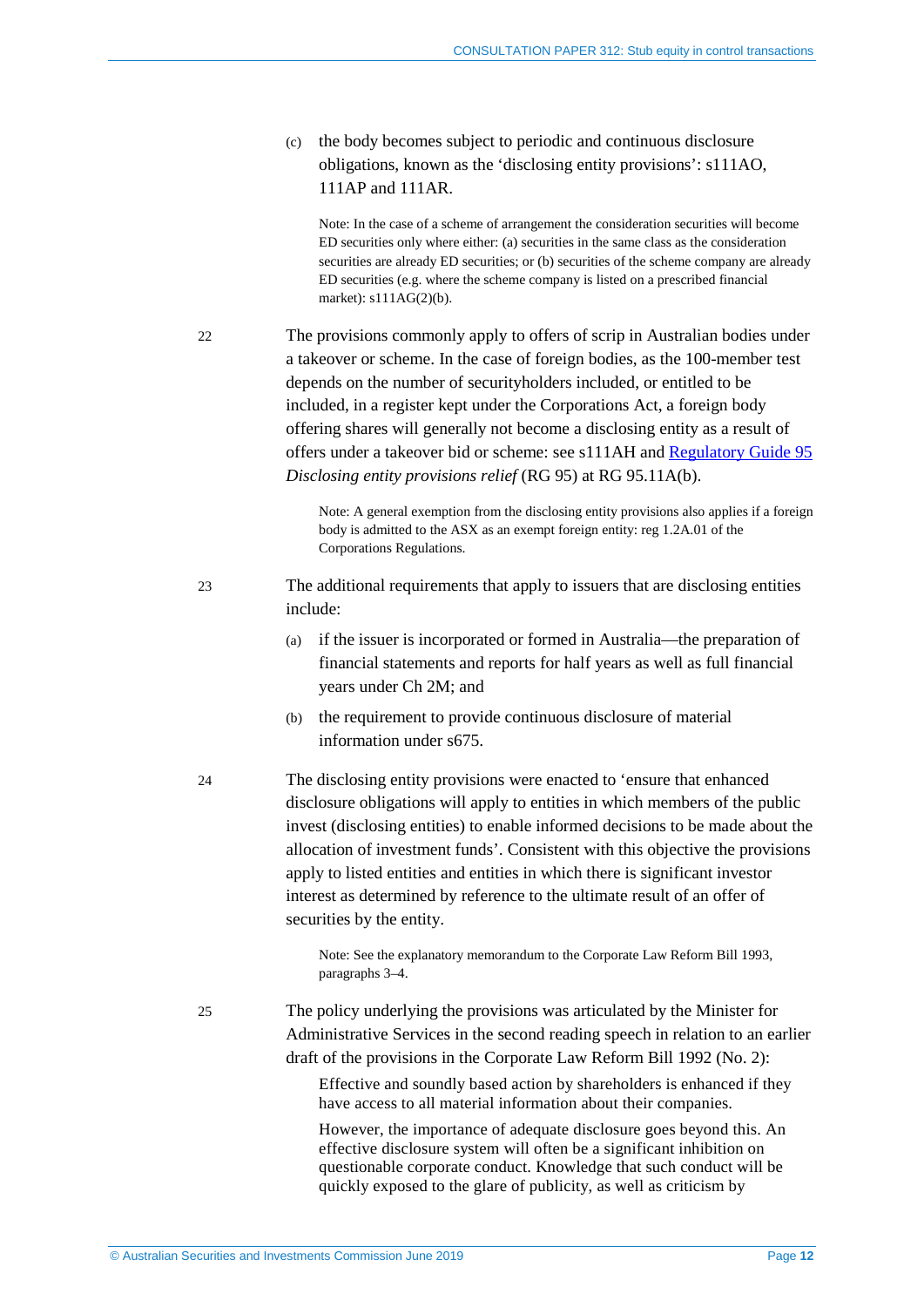shareholders and the financial press, makes it less likely to occur in the first place.

In essence, a well-informed market leads to greater investor confidence and in turn to a greater willingness to invest in Australian business.

#### **The takeover provisions**

- 26 The takeover provisions in Ch 6 apply to both listed and unlisted Australian companies as well as listed registered managed investment schemes. They seek to ensure, among other things, that takeovers of entities that are widely held take place in an efficient, competitive and informed market and that target holders are treated equally: s602.
- 27 The prohibitions in s606(1) and (2)—which underpin the general operation of the protections in Ch 6—apply to unlisted companies only if they have more than 50 members. The membership of a company is determined by reference to entries on the register of members: s231(b) and 606(3).

#### **ASIC's avoidance concerns**

- 28 As noted at paragraph [8,](#page-7-3) a scheme company may have many thousands of shareholders. Where scrip in a body is offered as consideration, it may be offered on terms that require:
	- (a) that certain accepting holders (e.g. all retail holders, or all existing holders of the target other than specified institutions) have that scrip registered in the name of a custodian, rather than holding the scrip directly; and/or
	- (b) that accepting holders agree to be bound by the terms of a securityholder agreement.

<span id="page-12-0"></span>29 The terms of such securityholder agreements vary significantly, but may:

- (a) modify the rights of certain groups of securityholders (e.g. by excluding relatively small holders from participation in future offers of securities or limiting the types of resolution on which small holders can vote);
- (b) include tag-along and drag-along rights designed to facilitate the sale of 100% of the securities to a third party if a major investor wishes to exit their investment through a trade sale or public market transaction;
- (c) limit the ability or circumstances in which a holder may dispose of their securities; or
- (d) limit the ability of those holders whose securities are held in custody to call for them to be registered directly and held in their own name (mandatory custody arrangements).
- <span id="page-12-1"></span>30 While terms such as those described in paragraph [29\(](#page-12-0)a)–(c) above may themselves raise fairness concerns as between different groups of holders, for present purposes we are particularly concerned with mandatory custody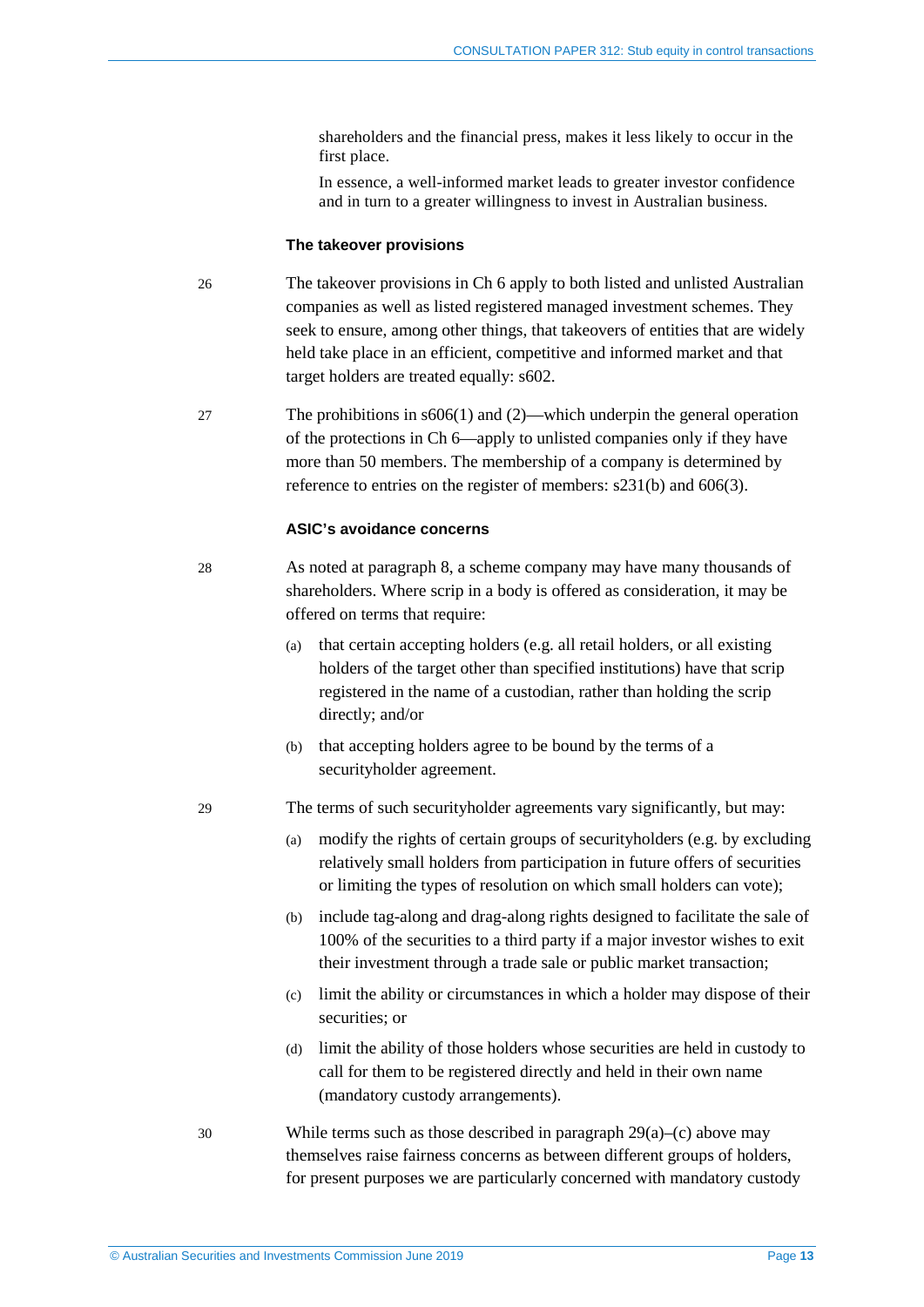arrangements of the kind described in paragraph [29\(d\).](#page-12-1) If an investor is forced to hold their investment in an unlisted Australian company through a mandatory custody arrangement they may not become 'members' for the purposes of the 50-member threshold in the takeover provisions.

- 31 Further, while the mandatory custody arrangements may be expressed to be a bare trust, the right of holders to call for the securities in an issuer to be registered directly may be fettered to such an extent it is arguable that they are not entitled to be so registered, and therefore do not 'hold' those securities for the purposes of the relevant disclosing entity provisions:  $s111AH(1)(b)$ .
- 32 In the case of the disclosing entity provisions, even where more than 100 target securityholders elect to receive scrip consideration, most will hold that scrip through a custodian. As a result, fewer than 100 people will hold the securities offered as consideration, and the issuer will not become a disclosing entity. This is despite the fact that those securityholders, as investors, have the same interest in receiving the information about their investment in the entity, and other protections afforded by the disclosing entity provisions, that they would have if they held their interest directly on the entity's register.
- 33 Similarly, if the issuer is an unlisted Australian company—while the company will be, in substance, widely held, the protections of Ch 6 will not apply.
- 34 While the use of both custodian arrangements and securityholder agreements may be legal, we are concerned that the structure of such transactions enables avoidance of these important investor protections.
- 35 This is so irrespective of whether the securityholders are provided with adequate disclosure in connection with their decision to invest. It is not intended that an offeror may contract out of these statutory protections and we do not think it is consistent with the purpose of the provisions that they are readily avoided through the use of mandatory custody arrangements. ASIC's proposal seeks to ensure the provisions apply in accordance with their underlying policy and are not circumvented by structuring that avoids important shareholder protections.

#### **Form of modification**

36 Our proposed legislative instrument modifies the operation of the exemptions in items 1–4 and 17 of s611 so that they do not apply where scrip is offered under a takeover bid or scheme of arrangement that must be registered in the name of a custodian on terms that would avoid:

- (a) Ch 6;
- (b) the disclosing entity provisions; or
- (c) the 50 non-employee shareholder limit in s113(1).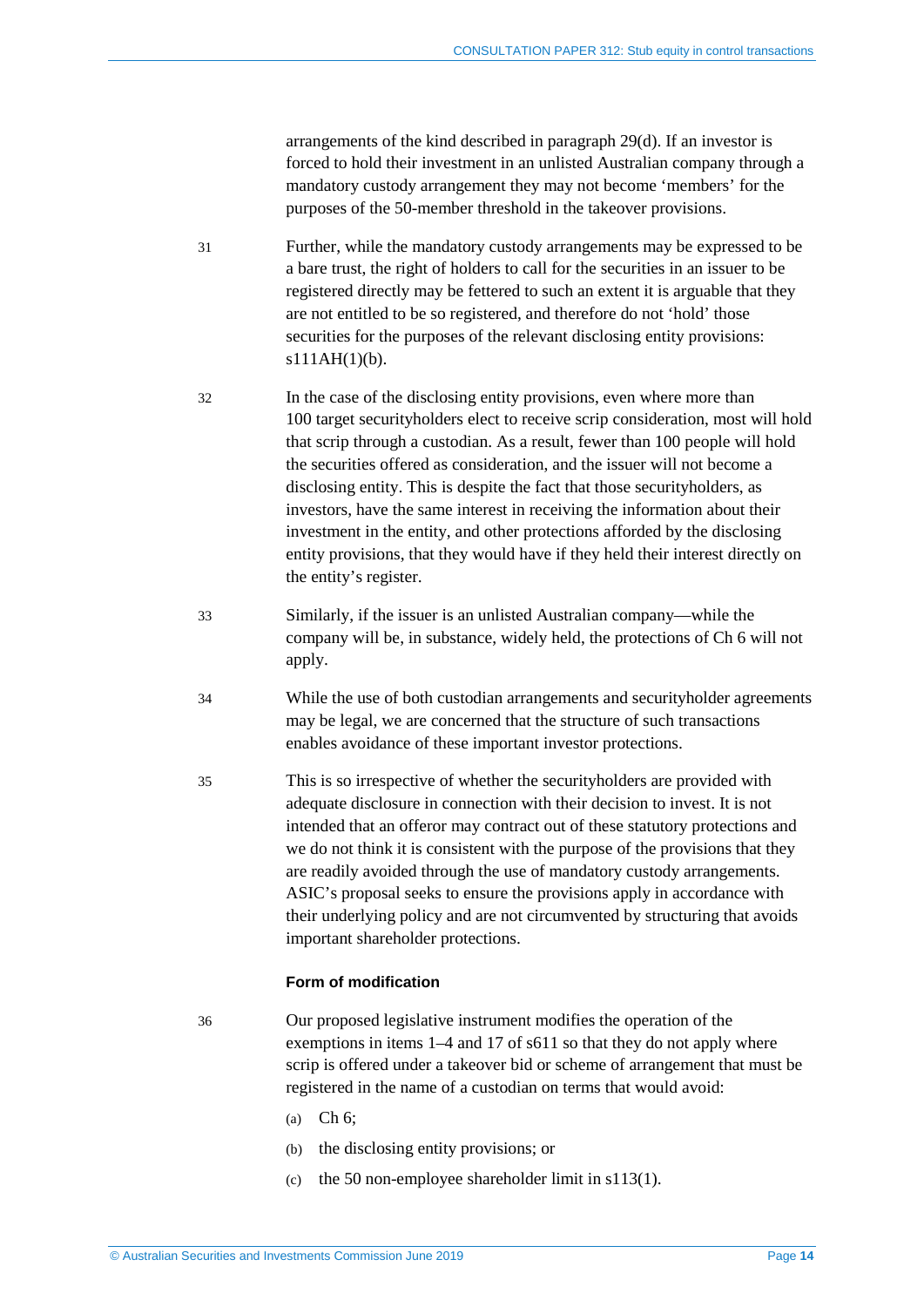- 37 The modification also addresses concerns that a mandatory custody arrangement or shareholder agreement may be used to avoid the proposed prohibition in proposal [B1](#page-7-2) by making offers through a public company that are taken up by or on behalf of 50 or more target securityholders and subsequently converting the public company to a proprietary company.
- 38 We acknowledge that in some control transactions certain holders, such as management and institutional investors, may wish to retain their economic exposure to the target's business post-transaction and accept that stub equity can be one way to achieve this.
- 39 Our proposed modifications are not intended to prohibit such arrangements—only to ensure that if stub equity is offered it does not involve investors forgoing substantive protections under Australian law which they would otherwise enjoy absent the transaction structures of concern.
- 40 The proposed modification should not prevent, for example:
	- (a) offers being made to all target securityholders of scrip in:
		- (i) a listed body;
		- (ii) a body in respect of which none of the relevant protections under Australian law (i.e. the disclosing entity, takeover or proprietary company provisions) would in any event apply regardless of the take-up of the offer (e.g. an unlisted foreign body); or
		- (iii) an unlisted public company provided:
			- (A) the disclosing entity provisions will apply to the company if the offer is taken up by more than 100 investors;
			- (B) the takeover provisions will apply to acquisitions of interests in the company if the offer is taken up by more than 50 investors; and
			- (C) the company will have more than 50 non-employee shareholders (as that term is defined in  $s113(1)$ ) if the offer is taken up by more than 50 non-employee investors;
	- (b) offers of proprietary company scrip that are able to be made due to other disclosure exemptions in s708 (subject to the limits on, and consequences of, making different offers under the takeover and scheme of arrangement provisions); or
	- (c) agreeing with those parties who wish to retain their exposure to the target to jointly acquire the target—noting that where the combined interests of the parties exceeds the 20% threshold in s606(1), ASIC joint bid or scheme relief may be required in accordance with our policy in Section M o[f Regulatory Guide 9](https://asic.gov.au/regulatory-resources/find-a-document/regulatory-guides/rg-9-takeover-bids/) *Takeover bids* (RG 9).
- 41 In circumstances where our proposed instrument would prevent a transaction that does not give rise to the policy concerns discussed above, we may consider granting individual relief from the proposed provisions.

© Australian Securities and Investments Commission June 2019 Page **15**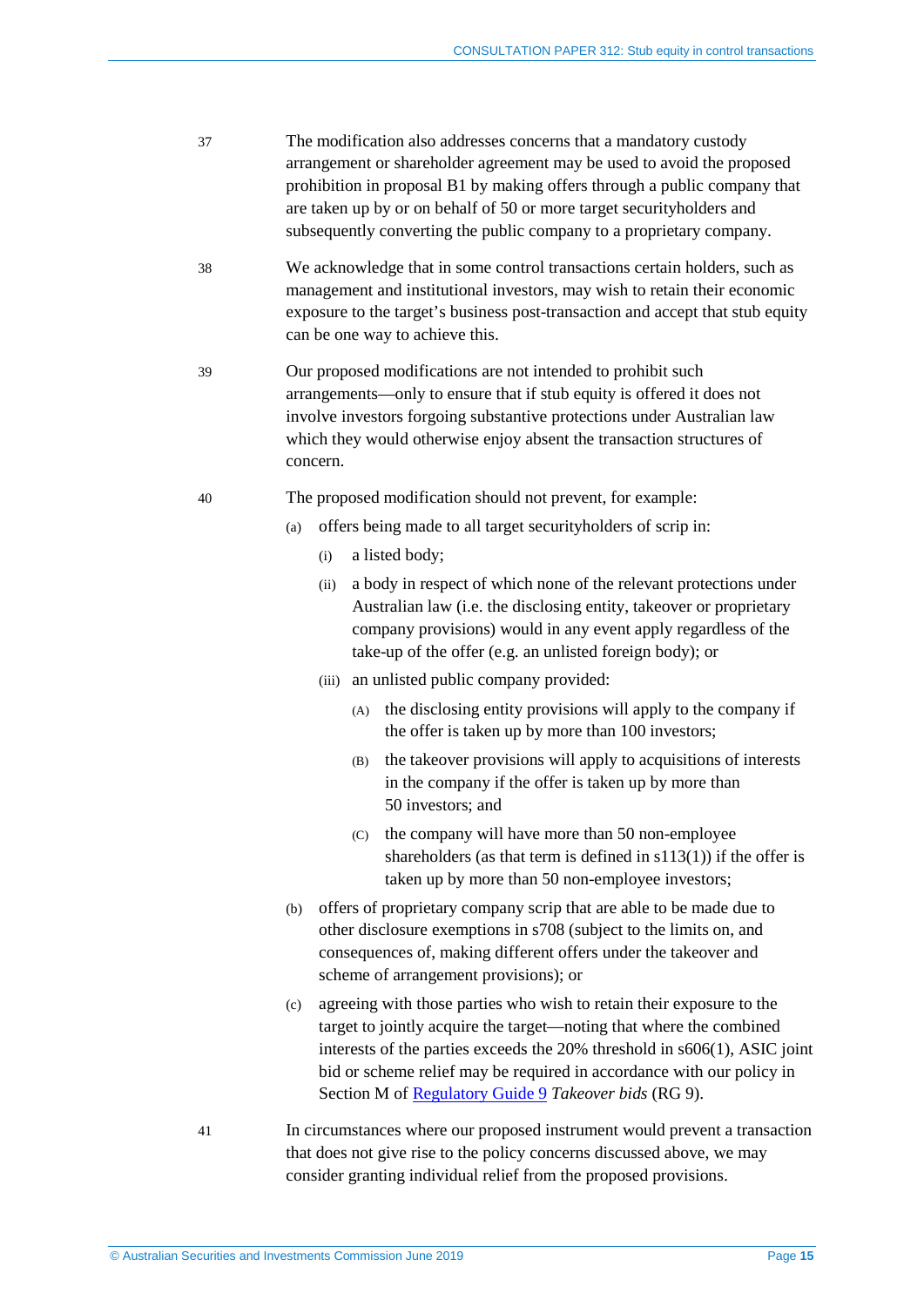## <span id="page-15-0"></span>**C Regulatory and financial impact**

- 42 In developing the proposals in this paper, we have carefully considered their regulatory and financial impact. On the information currently available to us we think they will strike an appropriate balance between:
	- (a) ensuring investor protections under Australian law are maintained when securities are offered to a large number of retail securityholders in connection with control transactions; and
	- (b) retaining an appropriate level of flexibility in the consideration that may be offered under these transactions.
- 43 Before settling on a final policy, we will comply with the Australian Government's regulatory impact analysis (RIA) requirements by:
	- (a) considering all feasible options, including examining the likely impacts of the range of alternative options which could meet our policy objectives;
	- (b) if regulatory options are under consideration, notifying the Office of Best Practice Regulation (OBPR); and
	- (c) if our proposed option has more than minor or machinery impact on business or the not-for-profit sector, preparing a Regulation Impact Statement (RIS).
- 44 All RISs are submitted to the OBPR for approval before we make any final decision. Without an approved RIS, ASIC is unable to give relief or make any other form of regulation, including issuing a regulatory guide that contains regulation.
- 45 To ensure that we are in a position to properly complete any required RIS, please give us as much information as you can about our proposals or any alternative approaches, including:
	- (a) the likely compliance costs;
	- (b) the likely effect on competition; and
	- (c) other impacts, costs and benefits.

See 'The consultation process', p. [4.](#page-3-1)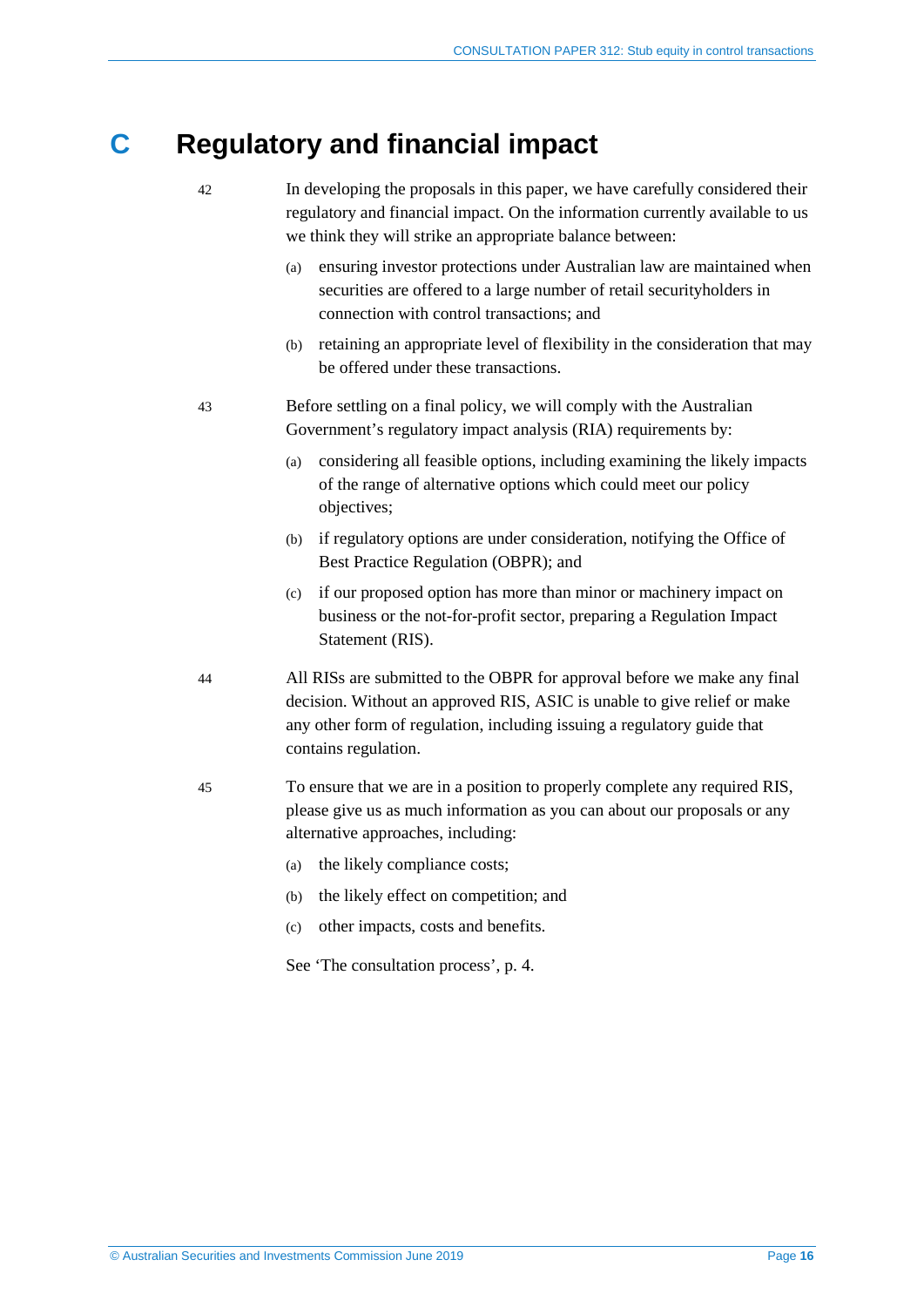## <span id="page-16-0"></span>**Key terms**

| <b>Term</b>                        | <b>Meaning in this document</b>                                                                                                                                                                    |  |  |  |
|------------------------------------|----------------------------------------------------------------------------------------------------------------------------------------------------------------------------------------------------|--|--|--|
| <b>ASIC</b>                        | Australian Securities and Investments Commission                                                                                                                                                   |  |  |  |
| Ch 6 (for example)                 | A chapter of the Corporations Act (in this example<br>numbered 6)                                                                                                                                  |  |  |  |
| <b>Corporations Act</b>            | Corporations Act 2001, including regulations made for the<br>purposes of that Act                                                                                                                  |  |  |  |
| Corporations<br>Regulations        | <b>Corporations Regulations 2001</b>                                                                                                                                                               |  |  |  |
| disclosing entity                  | Has the meaning given by s111AC of the Corporations<br>Act                                                                                                                                         |  |  |  |
| disclosing entity<br>provisions    | The provisions of Pt 1.2A, Ch 2M and Ch 6CA of the<br>Corporations Act as they define, or apply to, disclosing<br>entities                                                                         |  |  |  |
| holder                             | A holder of securities                                                                                                                                                                             |  |  |  |
| issuer                             | A body or managed investment scheme that issues<br>securities                                                                                                                                      |  |  |  |
| proprietary company                | A type of company registered as a proprietary company<br>under the Corporations Act as defined in s112(1) of the<br><b>Corporations Act</b>                                                        |  |  |  |
| Pt 5.1 (for example)               | A Part of the Corporations Act (in this example<br>numbered 5.1)                                                                                                                                   |  |  |  |
| public company                     | A type of company registered as a public company under<br>the Corporations Act as defined in s112(1) of the<br><b>Corporations Act</b>                                                             |  |  |  |
| s606 (for example)                 | A section of the Corporations Act (in this example<br>numbered 606).                                                                                                                               |  |  |  |
| scheme acquirer                    | A person who will acquire a controlling interest in an<br>entity under the terms of a scheme of arrangement                                                                                        |  |  |  |
| scheme or scheme of<br>arrangement | A compromise or arrangement under Pt 5.1 of the<br><b>Corporations Act</b>                                                                                                                         |  |  |  |
| stub equity                        | Unlisted securities or interests offered in connection with<br>a control transaction that:                                                                                                         |  |  |  |
|                                    | • enable offerees continued economic exposure to the<br>performance of the underlying business of the body or<br>other entity in which they are invested (such as shares<br>in a bid vehicle); and |  |  |  |
|                                    | • are offered as an alternative to another form of<br>consideration (such as cash) that does not provide the<br>same exposure                                                                      |  |  |  |